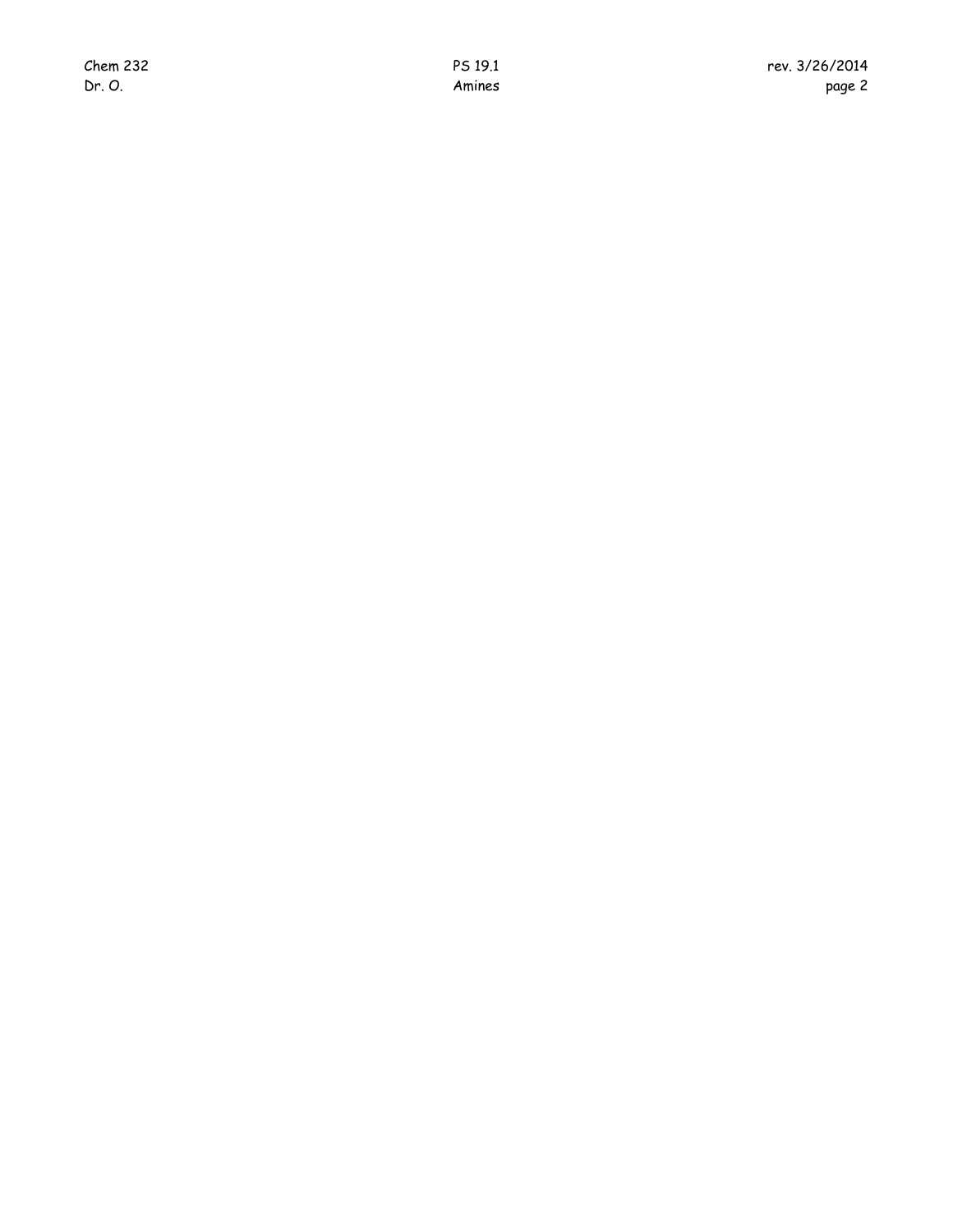

2. Draw both products in this 2-step sequence.



What is the purpose of the quaternary salt in the first step?

3. Draw the intermediate in brackets then draw all possible alkenes formed by Hofmann elimination. Predict which alkene is favored.

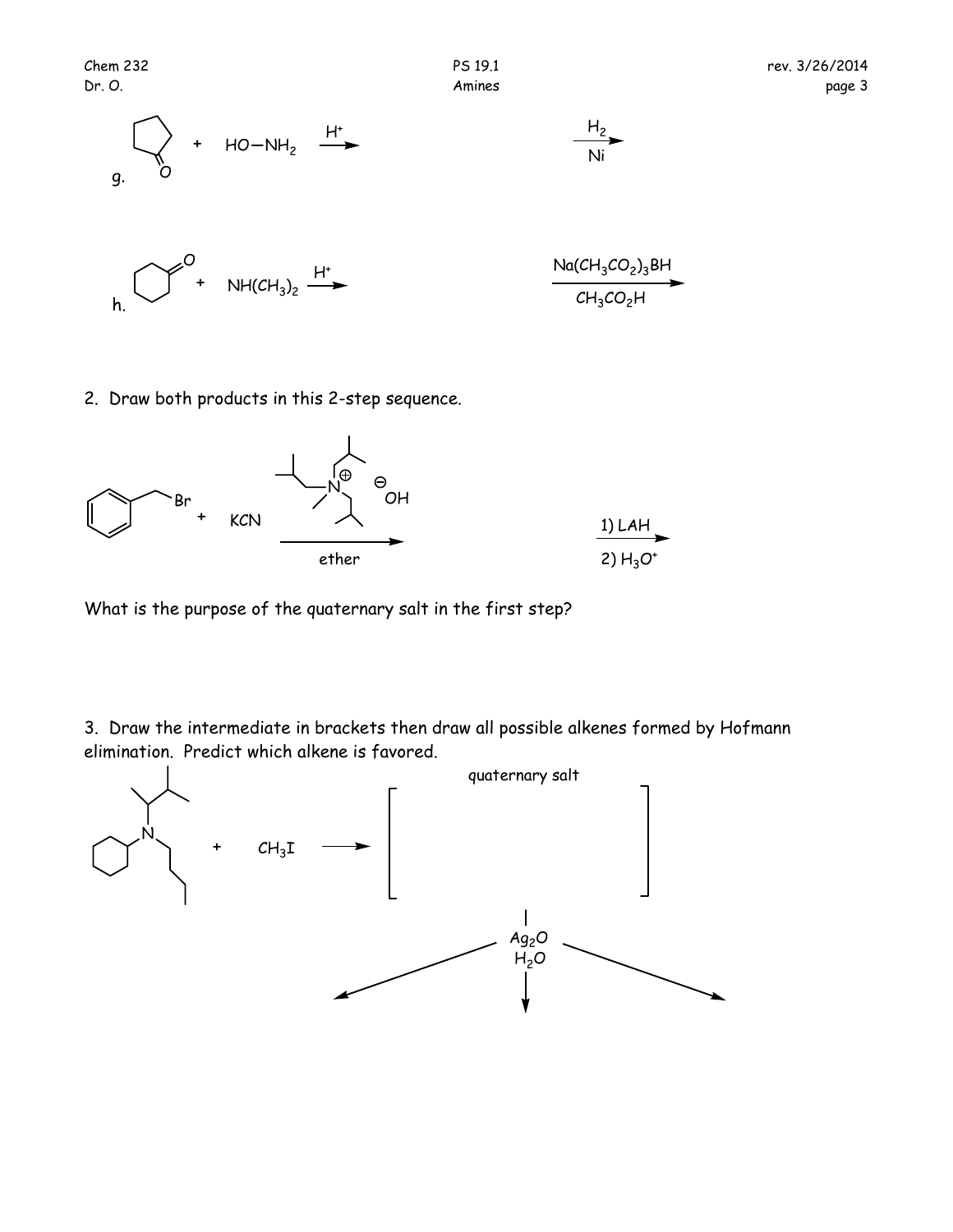4. A mixture (**A**) of benzoic acid and aniline is dissolved in THF and treated with sodium bicarb.

Another sample (**B**) of this mixture was dissolved in methylene chloride and treated with HCl. For each sep funnel:

- a. identify the top layer (organic or aq.)
- b. draw the structure of the component in the top layer
- c. draw the structure of the component in the bottom layer



5. Draw the mechanism for the formation of the diazonium salt: